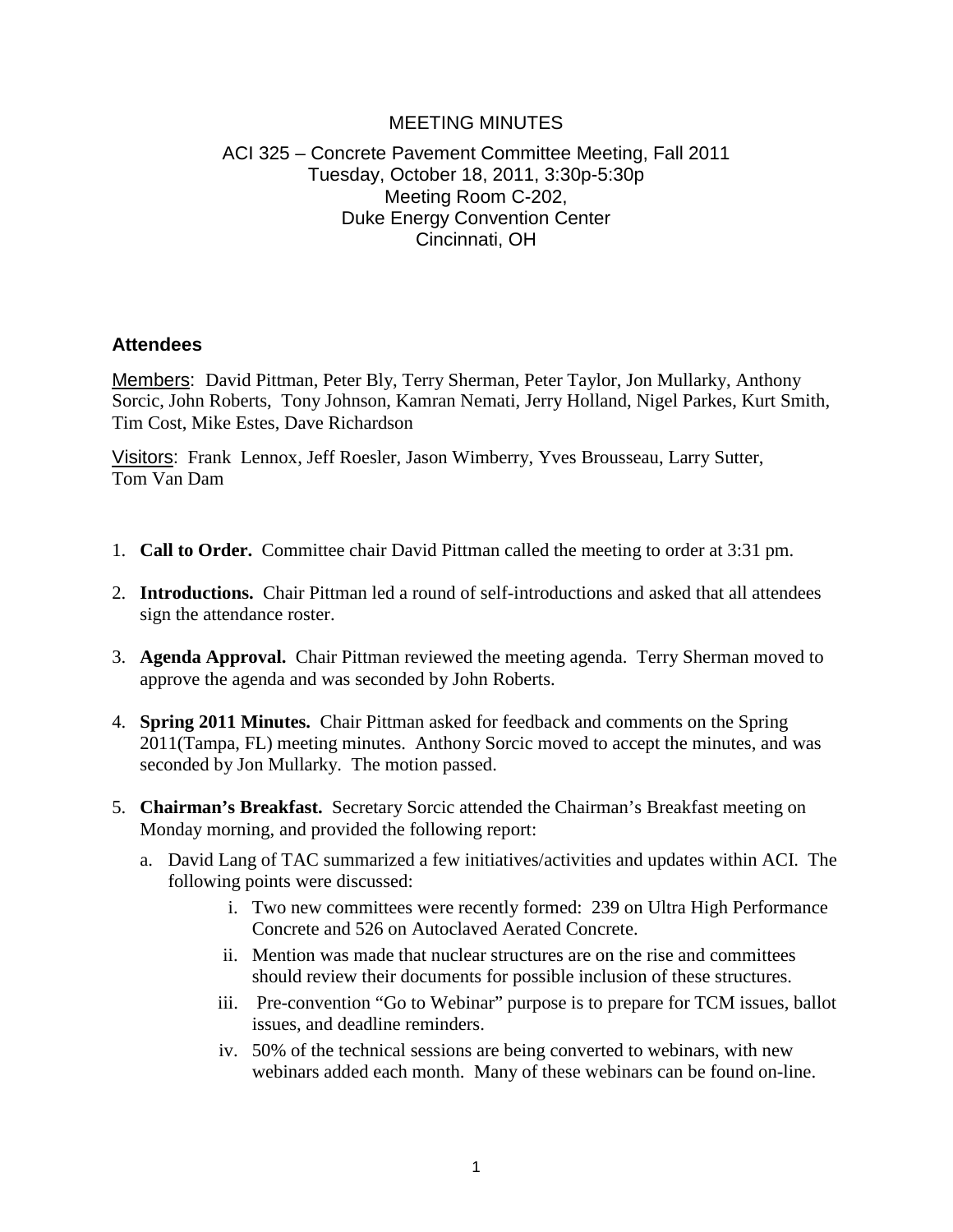- v. Under new product category, videos are being added in 2012, but the TAC has not been formed yet.
- vi. Concrete technology (CT) is moving towards standardization, which will provide a complete and high quality document for committees to use. Committees no longer are to make their own definitions, but should look to CT.
- vii. Committees are encouraged to recruit new members to enhance technical expertise.
- viii. Virtual meetings provide the same function as regular meetings, in that you can ballot and conduct normal business, but meeting minutes should be recorded just like face-to-face meetings. However, these are not intended to replace the regular committee meetings held at the spring and fall conventions.
- b. Ken Hover made a brief presentation, which focused on the Chair's responsibility to motivate members in completing assigned tasks. Suggested strategies to achieve this include reaching out to latent members, ensuring you have enough energized members to move task forward, giving all members an opportunity to participate, keeping everyone informed, and chatting with non-preforming members to encourage participation.
- c. An overall ACI update was provided by Ron Berg and covered the following:
	- i. ACI members: 18,177 includes 5300+ international, 5200+ students
	- ii. ACI chapters: 99 (58 in North America, 41 international)
	- iii. International Outreach: 26 international partners, 9 international working relationships.
	- iv. Committees: 117 technical committees, 9023 members, 3338 committee members.
	- v. Finances: 2011 forecast- revenue \$13 million, expenses \$12 million; 2012 budget- revenue \$13 million, expenses \$13 million.
	- vi. Technical documents: added 12 new documents, revised 13, total 169.
	- vii. Education Programs: added 9 new CEU programs, added 26 web sessions, developed 3 E-learning topics.
	- viii. Certification Programs: processed over 25,000 exams. The adhesive anchor program has been developed and deployed.
	- ix. Tampa Chair Breakfast: Talked about the 30 opportunities discussed at the last chair breakfast covering international partnerships, products, industry relationships, students (expand scholarship program internationally, reinstate support for concrete canoe competition), and ACI website updated.
- d. Sustainability (ACI 130) update provided by Chair Andrea Schokker:
	- i. Committee formed in 2008 with current membership of 134 members.
	- ii. There are 7 sub-committees which include; materials, production, structures in service, rating system, design, social issues, and education.
	- iii. Committee chairs are encouraged to speak with a member of ACI 130 to see where sustainability should be included in their documents.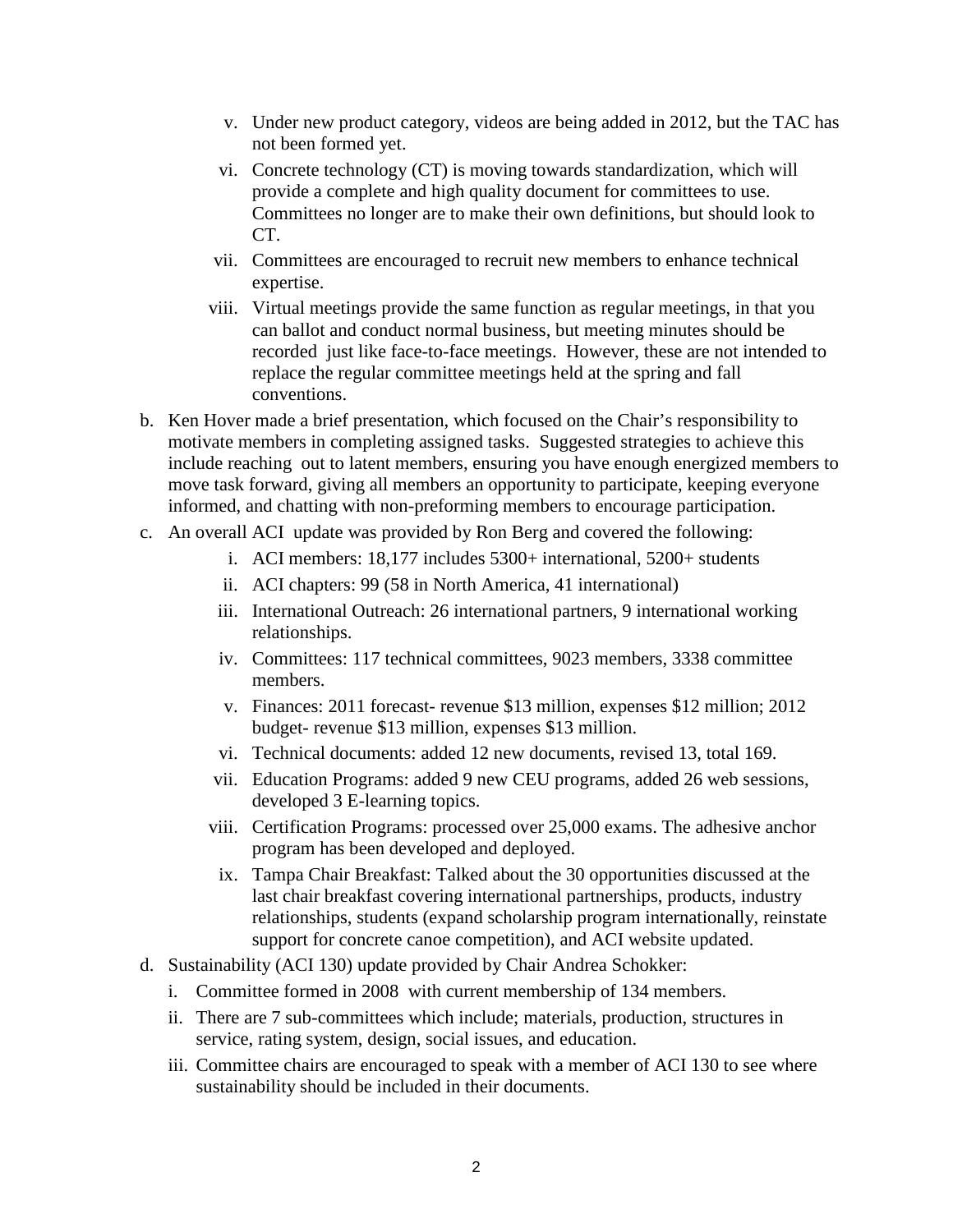- iv. Sustainability is environemt+economy+society…it is not just "green".
- e. 318 update provided by Randy Poston:
	- i. Reorganization of 318 to improve usability of code, anticipated release in 2014.
	- ii. So far 6 chapters have been approved, with the remaining chapters to ballot in 2012.
	- iii. Look for public comment in 2013.
	- iv. Go to ACI website under "quick links" to view 318-14.
- f. Closing remarks by David Lange:
	- i. Starting at the spring 2012 convention sessions will go to two hours with 30 minutes between sessions.

#### 6. **Subcommittee Reports.**

- a. 325-A, Construction of Concrete Pavements. This subcommittee met Tuesday (October 18) morning and was led by subcommittee chair Jon Mullarky. The results of the balloted document are as follows: 17 affirmative, 2 negatives and 6 affirmative with comment. The ballot passed. Jon noted that many of the comments received were editorial. The negative comment provided by Jim Armaghani had no comment or reference in support of the negative for review by the committee. The negative provided by Norb Delatte was concerned with the definitions being used for warping and curling. The committee decided to keep the current definitions being used in the document. A comment was made as to whether the impact echo device should be listed as a quality control measure for determining thickness. Dave Richardson will follow-up on information pertaining to subject. Tim Cost commented that the document may be too large. Committee will let TAC make that decision. Terry Sherman will provide Corp of Engineer references for the document.
- b. 325-C, Precast and Prestressed Pavements. This subcommittee did not meet at the Fall 2011convention. However, subcommittee chair Shiraz Tayabji did convey that he expects to have the document ready for ballot in the Spring of 2012, based largely on the work that he recently completed under the SHRP2 program.
- c. 325-D, Proportioning for Pavements. This subcommittee, chaired by Dave Richardson, met at 1 pm on Tuesday. There has been good progress made and further new comments were added to the draft document today. Dave is looking to ballot the document by spring 2012.
- d. 325-E, Accelerated Paving. Tony Sorcic chairs this subcommittee, which met Tuesday from 2 pm to 3:15 PM. Tony reported that several comments received since the spring 2011 meeting have been incorporated into the first draft of the document. Members present at today's meeting reviewed the first draft and offered comments and suggested material for inclusion. Kamran Nemati has offered to join the subcommittee and assist in updating the document.
- e. Task Force on Continuously Reinforced Concrete Pavement. This Task Force is headed by Steve Tritsch. On behalf of Steve, Kurt Smith conveyed that the committee hopes to have a document ready for review by members of 325 within the next few months; that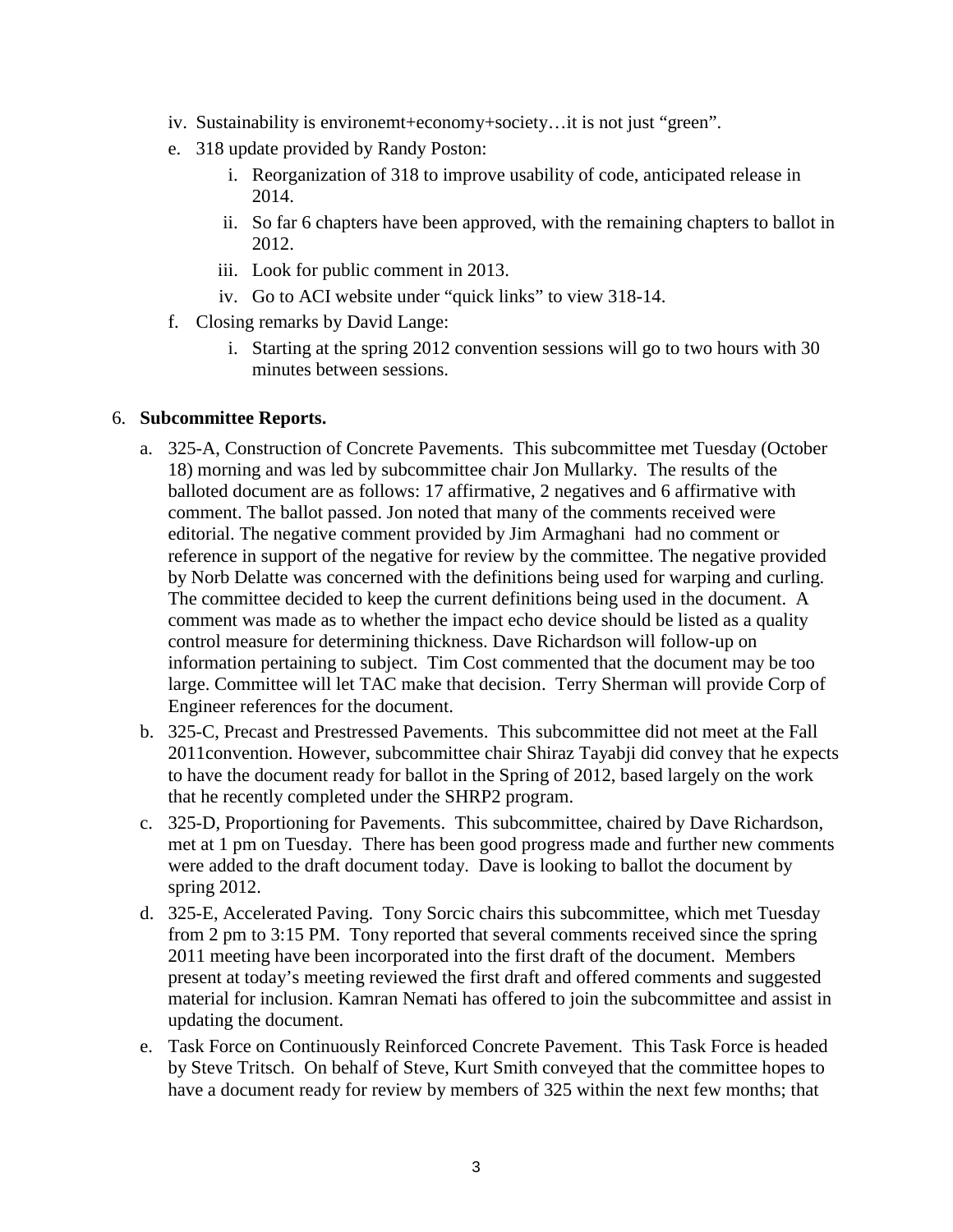document will be based on the report prepared under the FHWA/CRSI cooperative agreement.

## 7. **Session on Concrete Overlays for Pavement Rehabilitation.**

a. The session on Concrete Overlays for Pavement Rehabilitation was held on Monday, October 17 and was coordinated and run by Peter Taylor. Peter indicated that they had approximately 30 participants that were engaging with good questions.

## 8. **Future Plans and Activities.**

- a. Spring 2012 (Dallas). Steve Tritsch is organizing the session on "Concrete Pavements in Texas" for the Dallas convention. Steve has lined up six speakers. The session will be co-sponsored by Committee 327.
- b. Fall 2012 (Toronto). Tim Smith has six speakers lined up for the session on "Sustainability" to be held at the Toronto convention.
- c. Spring 2013 (Minneapolis). Peter Bly has volunteered to organize the session on "Long Life Pavements" which will be held at the 2013 Minneapolis convention.
- d. Fall 2013 (Phoenix). The theme for the 2013 Phoenix convention will be "Innovations in Concrete Paving".

## 9. **Liaison with Other ACI Committees and Outside Organizations.**

- a. ACI 327, Roller Compacted Concrete. Secretary Anthony Sorcic reported that this committee met on Tuesday. Members provided updates on current RCC activities in their areas. The committee also had balloted chapters 3-10 for the new guide they are working on before the convention. There were some negatives but all of these have been resolved within the committee.
- b. ACI 330, Parking Lots and Site Paving. Tim Cost provided a report for Chair Robert Varner. The committee has successfully in the ballot of their revision to their specification document and it is back from TAC. The committee also balloted the first chapter of their new document "Design and Control of Concrete Pavements for Industrial and Trucking Facilities". Results from the ballot were good.
- c. ACI 224, Cracking. There were no representatives from the committee to provide an update on the current activities of the committee.
- d. ACI 522, Pervious Concrete. There were no representatives from the committee to provide an update on the current activities of the committee.
- e. ISCP. Tim smith conveyed (to David) that the  $10<sup>th</sup>$  International Conference on Pavement will be held July 8-12, 2012 in Quebec City, Quebec, Canada. Additional information is available at www.concretepavement.org/10thiccp.

## 10. **New Business.**

a. Chair Pittman indicated that many of the members had issues opening up documents saved under Word 2007. It is suggested that documents being shared within the committee be saved under Word 2003 if possible, if not then as a PDF.